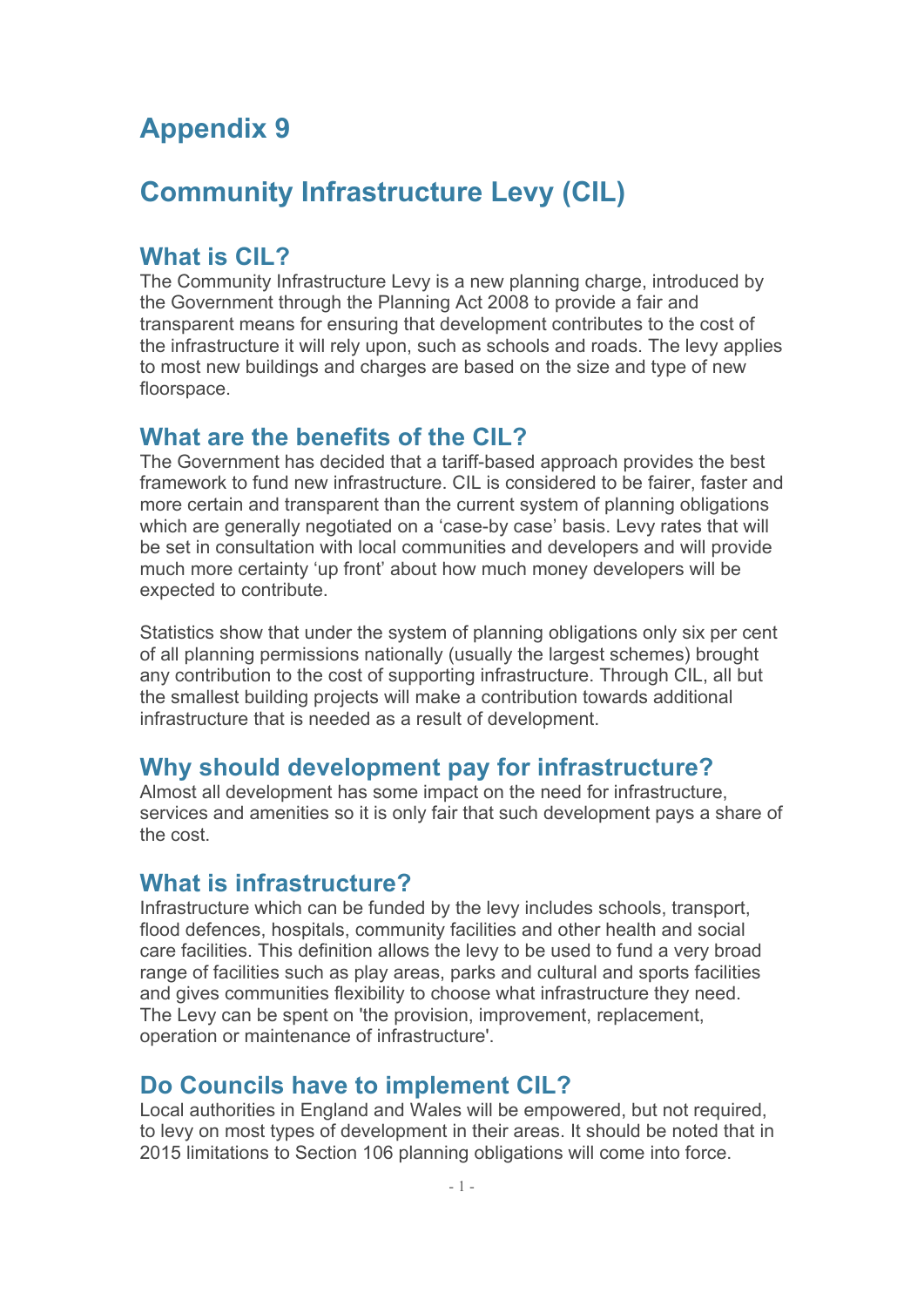# **How does a charging authority set a rate for their levy?**

Charging authorities must produce a document called a charging schedule which sets out the rate for their levy. This is a new type of document within the folder of documents making up the Council's Local Plan but will not be part of the statutory development plan.

The levy is intended to encourage development by creating a balance between collecting revenue to fund infrastructure and ensuring that the rates are not so high that they put development at serious risk. The Council draws on the infrastructure planning that underpins the development strategy for the area to help identify the total infrastructure funding gap.

Rates set should be supported by evidence, such as the economic viability of new development and the area's infrastructure needs. One standard rate can be set or, if justified, specific rates for different areas and types of development can be established. The ability to set differential rates gives charging authorities more flexibility to deal with the varying circumstances. Consultation with the local community must be undertaken on the draft schedule and the proposed levy rates. A public examination by an independent person is then required before the charging authority can formally approve it.

## **What is the relationship between CIL and planning obligations?**

Planning obligations (funding agreements between the local planning authority and the developer) will continue to play an important role in helping to make individual developments acceptable. However, reforms have been introduced to restrict the use of planning obligations.

The CIL levy is intended to provide infrastructure to support the development of an area rather than to make individual planning applications acceptable in planning terms. As a result, there may still be some site specific impact mitigation requirements without which a development should not be granted planning permission (e.g. affordable housing, local highway and junction improvements and landscaping). Therefore, there is still a legitimate role for development planning obligations to enable a local planning authority to be confident that the specific consequences of development can be mitigated.

## **What development is liable for CIL?**

Development will be liable for CIL if it:

- ! Involves new build of at least 100m2 gross internal area (GIA) floorspace; or
- **IDE INVOLVES the creation of one or more dwellings.**
- ! This includes development permitted by a 'general consent' (including permitted development).
- ! Development will not be liable for CIL if it:
- ! Involves only change of use, conversion or subdivision of, or creation of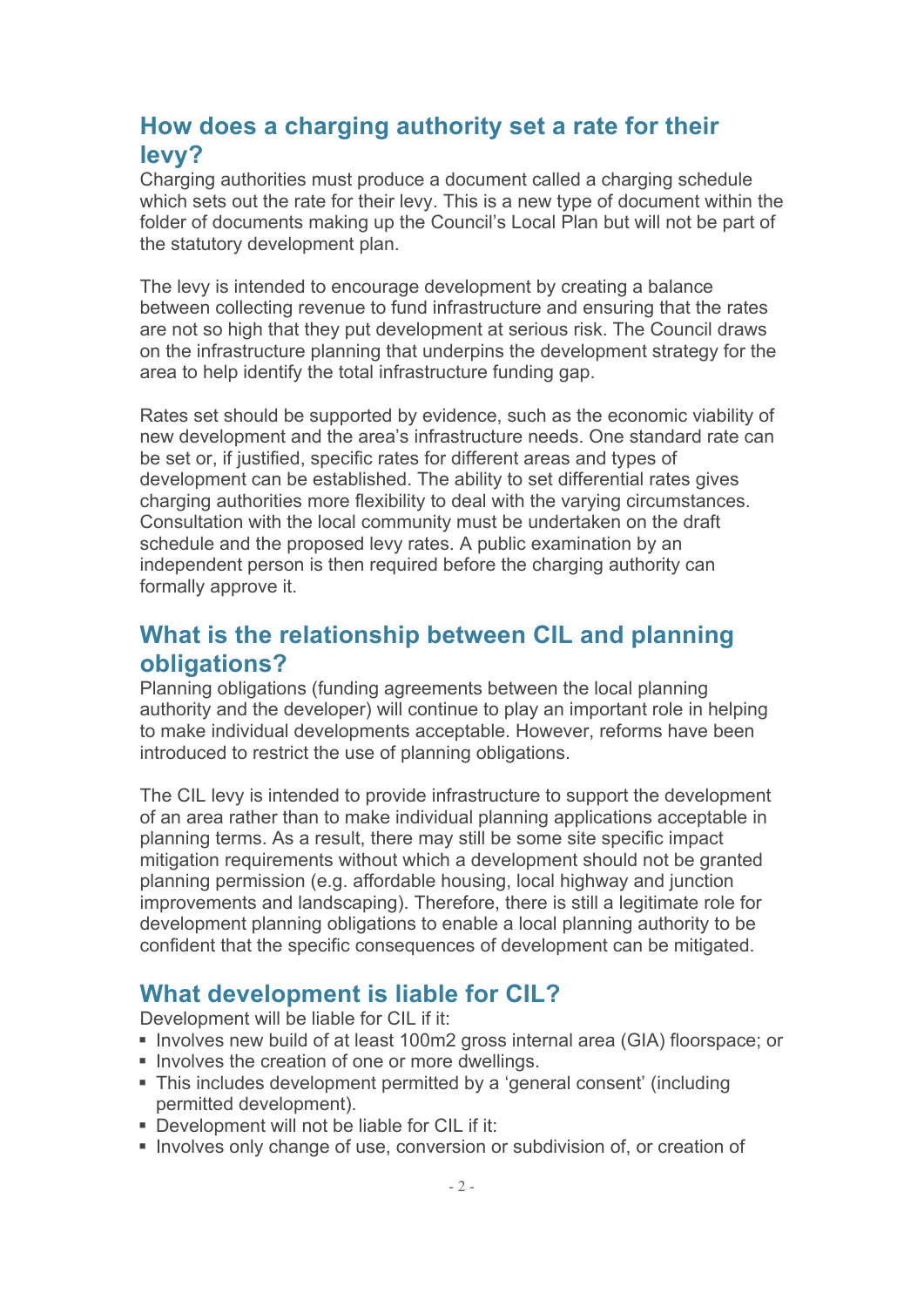mezzanine floors within a building which has been in lawful use for at least six months in the 3 years prior to the development being permitted and does not create any new build floorspace; or

- ! Is for a building into which people do not normally go, or go only intermittently for the purpose of inspecting or maintaining fixed plant or machinery; or
- ! Is for a structure which is not a building, such as pylons or wind turbines; or
- ! Is permitted by a 'general consent' (including permitted development) commenced before 6th April 2013; or
- ! Is for a use which benefits from a zero or nil charge (£0/m2) as set out in a CIL Charging Schedule

#### **Who is liable to pay the levy?**

The responsibility to pay the levy rests with the ownership of land on which the liable development will be situated. Although liability rests with the landowner, the regulations recognise that others involved in a development may wish to pay. To allow this, anyone can come forward and assume liability for the development.

#### **How is the levy paid?**

The charge is levied in  $E/m^2$  on the net additional increase in floorspace. It will normally be collected as a monetary payment, although there is also provision for it to be paid by transfer of land to the local authority if certain criteria are met.

### **Is VAT applied to CIL charges?**

The charge levied in £ / m2 on the net additional increase in floorspace for the CIL is exempt from VAT.

### **How will proposed levy rates respond to factors such as inflation?**

In calculating individual charges for the levy, charging authorities will be required to apply an annually updated index of inflation to keep the levy responsive to market conditions.

#### **How is the levy collected?**

The levy's charges become due from the date of commencement of a chargeable development. When planning permission is granted, the Council will issue a liability notice setting out the amount of the levy and the payment procedure. Unlike contributions collected through S106 agreements there is no time constraint for the spending of monies collected through CIL.

#### **How will payment of the levy be enforced?**

The levy's charges are intended to be easily understood and easy to comply with. Most of those liable to pay the levy are expected to pay their liabilities without problem or delay. However, where there are problems in collecting the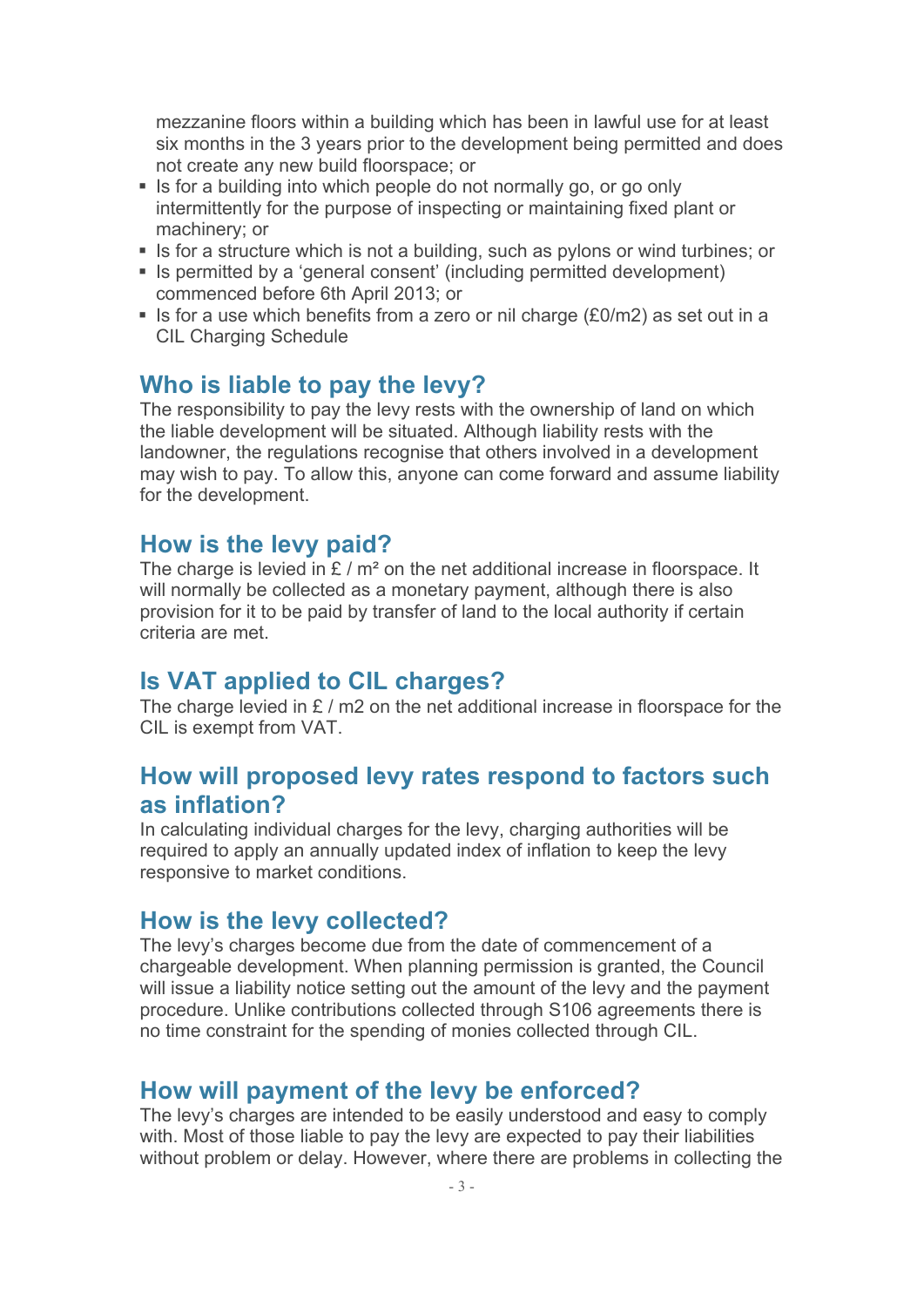levy charging authorities will have the means to penalise late payment. In cases of persistent noncompliance the regulations also enable collecting authorities to consider more direct action such as the issuing of a CIL Stop Notice or applying to the courts for seizure of assets to pay the outstanding monies or for custodial sentences.

# **Will a development be liable to pay CIL if planning permission is granted before a CIL Implementation date is adopted?**

No. There is no CIL liability for a planning permission if that planning permission was granted before the CIL implementation date. The relevant date is the date of the issuing of the planning permission decision notice.

## **Is there any relief from CIL?**

In accordance with the Regulations the following development may receive relief from CIL:

- Charitable development
- Social housing development
- **Self-build development**
- ! Self-build residential annex or extension

### **How will the levy be spent?**

Charging authorities are required to spend the levy's revenue on what they see as the infrastructure needed to support the development of their area. The assessment of 'need' will largely by informed by the Infrastructure Delivery Plans (IDPs) published by each authority alongside their Local Plans. The levy is intended to focus on the provision of new or improved infrastructure and should not be used to remedy pre-existing deficiencies unless those deficiencies will be made more severe by new development.

# **How will local neighbourhoods benefit from CIL?**

Neighbourhood Plans are entitled to 15% of CIL money and 25% if the plan has been formally adopted. This is new territory for Sutton Council and it is believed that CIL money with go through the Local Committees. A process needs to be put in place to ensure that the local community has a say of this money in their area.